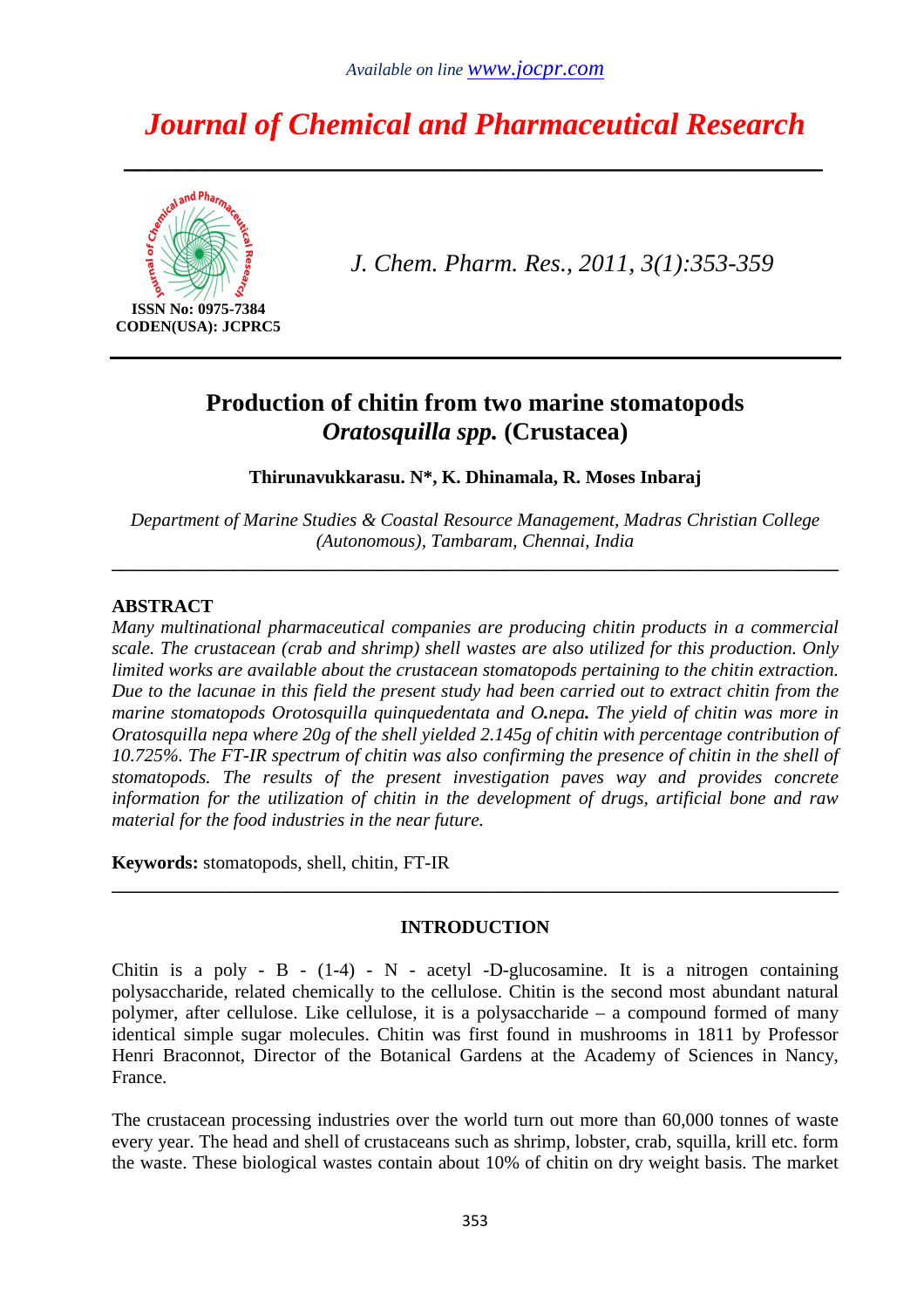price of the stomatapod waste too varies widely, from around US \$ 5.00 per kg for the crude grades used in agriculture to around US  $$200$  for ultra pure grade used in healthcare industry<sup>1</sup>.

*\_\_\_\_\_\_\_\_\_\_\_\_\_\_\_\_\_\_\_\_\_\_\_\_\_\_\_\_\_\_\_\_\_\_\_\_\_\_\_\_\_\_\_\_\_\_\_\_\_\_\_\_\_\_\_\_\_\_\_\_\_\_\_\_\_\_\_\_\_\_\_\_\_\_\_\_\_\_*

Various applications of chitin are of great industrial importance. The proper utilization of these shell wastes not only solves the problem of their disposal but also forms the basis for many potential products used in the fields such as textiles, photography, medicine, agriculture, food processing etc. The global attention on the importance of chitin has been demonstrated in three International conferences on chitin and held in the years 1977, 1982 and 1985<sup>2</sup>.

The total annual world production of purified chitin is about 1600 tonnes, with Japan and USA being the main producers. Smaller amounts of these polymers are manufactured in India, Italy and Poland. In countries such as Brazil, Cuba, Ireland, Norway, Uruguay and Russia, production of these polymers is under consideration. Ministry of Health and Welfare, Japan has approved chitin and their derivatives as food additives. In India, chitin has been found to promote growth in broiler chicks. Incorporation of chitin in poultry feed at a level of 0.5 percent decreases the food consumption ratio and increases the body weight by 12 percent in comparison with chicks fed on a chitin-free diet<sup>3</sup>. The Central Institute of Fisheries Technology (CIFT), Cochin conducted experiments on chicken that was fed with chitin-incorporated diet. The results showed 10 - 12% increase in the chicken than fed with the normal feed<sup>4</sup>.

Further the polymer chitin and the derivatives are used in the manufacture of non-allergic contact lenses. During 1998, the market value of the world demand for chitin was about 1000 tons. In Japan, the textile companies are successfully manufacturing a new type of artificial non-allergic skin for humans, using chitin derived from stomatopod (mantis shrimp) shell. The chitin with calcium combination decolorise waste products and hence the stomatopod shells were used as wastewater filters for textile industries in  $USA^5$ . The chitin will trap pollutants such as insecticides DDT and PCBs. Chitin can also be used in printing and finishing preparation in the textile industry. Because of the accelerating significance of chitin and the present study has been aimed with the following objectives:

-To isolate the chitin from the exoskeleton of stomatopod (mantis shrimp)

-To quantify the yield of chitin and

-To check the chitin extracted from the stomatopod shell compared with standard chitin through FT-IR spectral analysis.

# **EXPERIMENTAL SECTION**

The study animals chosen for the present study are *Orotosquilla quinquedentata* and *Orotosquilla nepa* (Fig 1&2).



**Fig.1.** *Oratosquilla quinquedentata* **Fig.2.** *Oratosquilla nepa*

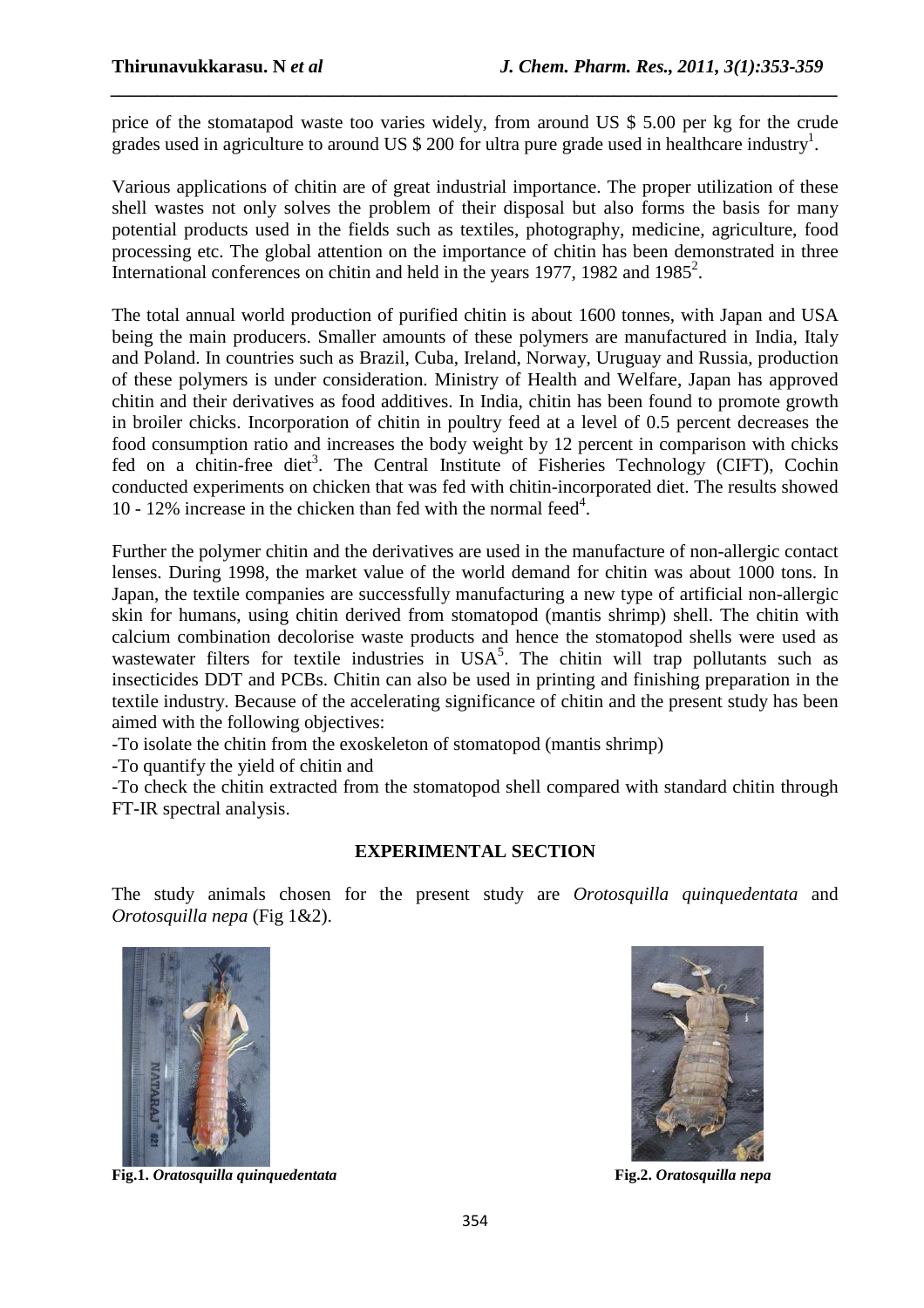The chitin was extracted from the shells following the method of Takiguchi<sup>6</sup> using hydrochloric acid and sodium hydroxide.

*\_\_\_\_\_\_\_\_\_\_\_\_\_\_\_\_\_\_\_\_\_\_\_\_\_\_\_\_\_\_\_\_\_\_\_\_\_\_\_\_\_\_\_\_\_\_\_\_\_\_\_\_\_\_\_\_\_\_\_\_\_\_\_\_\_\_\_\_\_\_\_\_\_\_\_\_\_\_*



#### **Demineralization**

In demineralization, type of acid Concentration, temperature and extent of reaction time are the important factors, which determine the quantity of chitin. Because of its low cost and ready availability, commercial Hydrochloric acid is commonly used for demineralization. Acid treatment carried out on chitin, leads to a partial or extended depolymerization. Powdered stomatopod shell of squilla was demineralised in HCl by dissolving the powder in HCl and leaving it overnight for demineralization.

#### **Deprotenization**

In deproteinisation, the dimineralised residue was filtered in a filter paper and the residue was removed of all its moisture content. The filtered residue was deproteinized in the presence of NaOH. A water bath were used to maintain the temperature at 80<sup>o</sup>C and NaOH was changed over and over again for 24 hrs. The deproteinized material was dried and was subjected to FT-IR spectrum to make sure the end product is indeed chitin.

#### **Fourier Transform – Infra Red (FT-IR) Spectrum**

The quality parameters of chitin was analysed by Fourier Transform Infrared (FT-IR) Spectrometry (Schimadzu FTIR-4200, Reference: KBr, Apodization: Happ, Resolution: 4.0, Type: Hyper IR) (Shigemasa *et al.*, [1996])<sup>14</sup>. FT-IR spectroscopy of solid samples of chitin relied on a Bio-Rad FTIS-40 model, USA. Sample (10 µg) was mixed with 100 µg of dried Potassium Bromide (KBr) and compressed to prepare a salt disc (10mm diameter).

# **RESULTS AND DISCUSSION**

The yield of chitin from the stomatopod shell is given in Table.1. In the present study, the yield of chitin was more in *Oratosquilla nepa* (2.145g) and the yield was 10.725% from the 20g of the shell sample. *O.quinquedentata* yielded 2.125g with 10.625% (Table 1).

| S. No | <b>Species</b>              | Sample used $(g)$ | Chitin Yield $(g)$ | Yield $(\% )$ |
|-------|-----------------------------|-------------------|--------------------|---------------|
|       | Oratosquilla quinquedentata |                   | 2.125              | 10.625        |
|       | Oratosquilla nepa           |                   | 2.145              | 10.725        |

#### **Table 1.The yield of chitin from 20g sample of different species**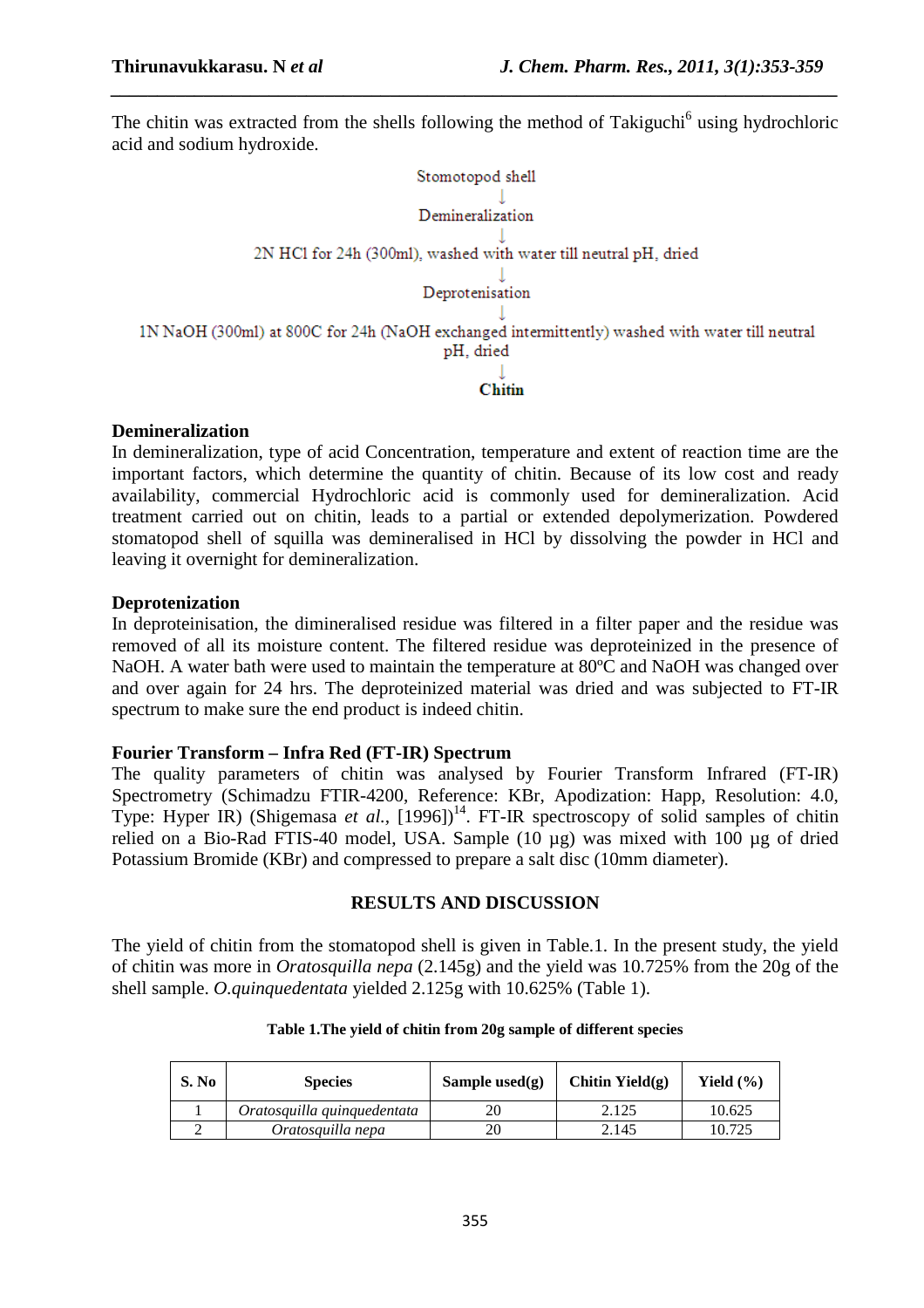| Table 2. Showing the FT-IR spectral values (cm <sup>-1</sup> ) of standard chitin <i>O.quinquedentata</i> and <i>O.nepa</i> from |  |  |  |  |  |  |
|----------------------------------------------------------------------------------------------------------------------------------|--|--|--|--|--|--|
| stomatopod shell samples                                                                                                         |  |  |  |  |  |  |

*\_\_\_\_\_\_\_\_\_\_\_\_\_\_\_\_\_\_\_\_\_\_\_\_\_\_\_\_\_\_\_\_\_\_\_\_\_\_\_\_\_\_\_\_\_\_\_\_\_\_\_\_\_\_\_\_\_\_\_\_\_\_\_\_\_\_\_\_\_\_\_\_\_\_\_\_\_\_*

| S.No     | <b>Standard chitin</b><br>$\text{(cm}^{-1})$ | <b>Oratosquilla</b><br>quinquedentata $\text{cm}^{-1}$ ) | Oratosquilla nepa<br>$\rm \left( cm^{-1} \right)$ |
|----------|----------------------------------------------|----------------------------------------------------------|---------------------------------------------------|
|          | 530.11                                       | 569.00                                                   | 529.15                                            |
| 2        | 690.99                                       |                                                          | 695.23                                            |
| 3        | 896.28                                       |                                                          | 897.35                                            |
|          | 1026.33                                      |                                                          | 1028.95                                           |
| 5        | 1073.93                                      | 1070.77                                                  |                                                   |
| 6        | 1203.4                                       |                                                          | 1200.00                                           |
|          | 1315.40                                      |                                                          | 1324.28                                           |
| 8        | 1377.38                                      | 1370.41                                                  | 1371.11                                           |
| 9        | 1563.42                                      | 1555.02                                                  |                                                   |
| $\theta$ | 1661.50                                      | 1656.82                                                  | 1634.55                                           |

**Figure.3. FT-IR Spectrum of standard chitin**



#### **Figure.4. FT-IR spectrum of chitin from** *Oratosquilla quinquedentata*

The FT-IR spectrum of the chitin isolated from the carapace of *Oratosquilla nepa* and *Oratosquilla quinquedentata* were compared with the standard chitin (Fig.3). The IR spectrum of the standard chitin contains 10 majorpeaks (Table 2) whereas the IR spectrum of the sample of stomatopod shell recorded five peaks (Fig.4) in *O.quinquedentata* shell recorded five peaks (Fig.4) in *O.quinquedentata*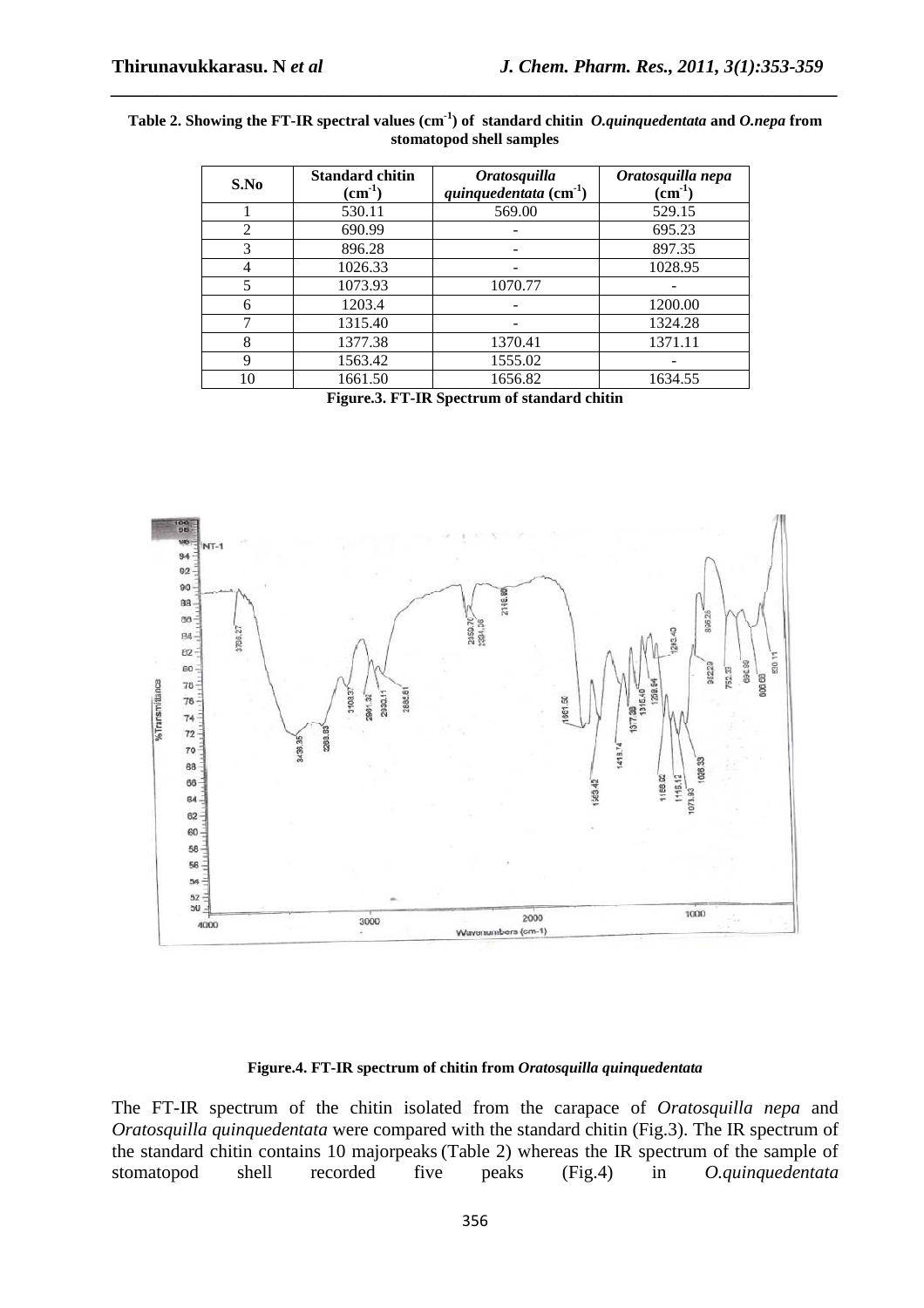$(569.00 \text{cm}^{-1}, 1070.77 \text{cm}^{-1}, 1370.41 \text{cm}^{-1}, 1555.02 \text{cm}^{-1} \& 1656.82 \text{cm}^{-1})$  and in *O.nepa* eight peaks (Fig.5) were recorded (529.15cm<sup>-1</sup>, 695.23cm<sup>-1</sup>, 897.35cm<sup>-1</sup>, 1028.95cm<sup>-1</sup>, 1200cm<sup>-1</sup>, 1324.28cm<sup>-1</sup>, 1371.11cm<sup>-1</sup> & 1634.55cm<sup>-1</sup>) compared with the standard chitin.

*\_\_\_\_\_\_\_\_\_\_\_\_\_\_\_\_\_\_\_\_\_\_\_\_\_\_\_\_\_\_\_\_\_\_\_\_\_\_\_\_\_\_\_\_\_\_\_\_\_\_\_\_\_\_\_\_\_\_\_\_\_\_\_\_\_\_\_\_\_\_\_\_\_\_\_\_\_\_*



**Figure.5. FT-IR spectrum of chitin from** *Oratosquilla nepa*

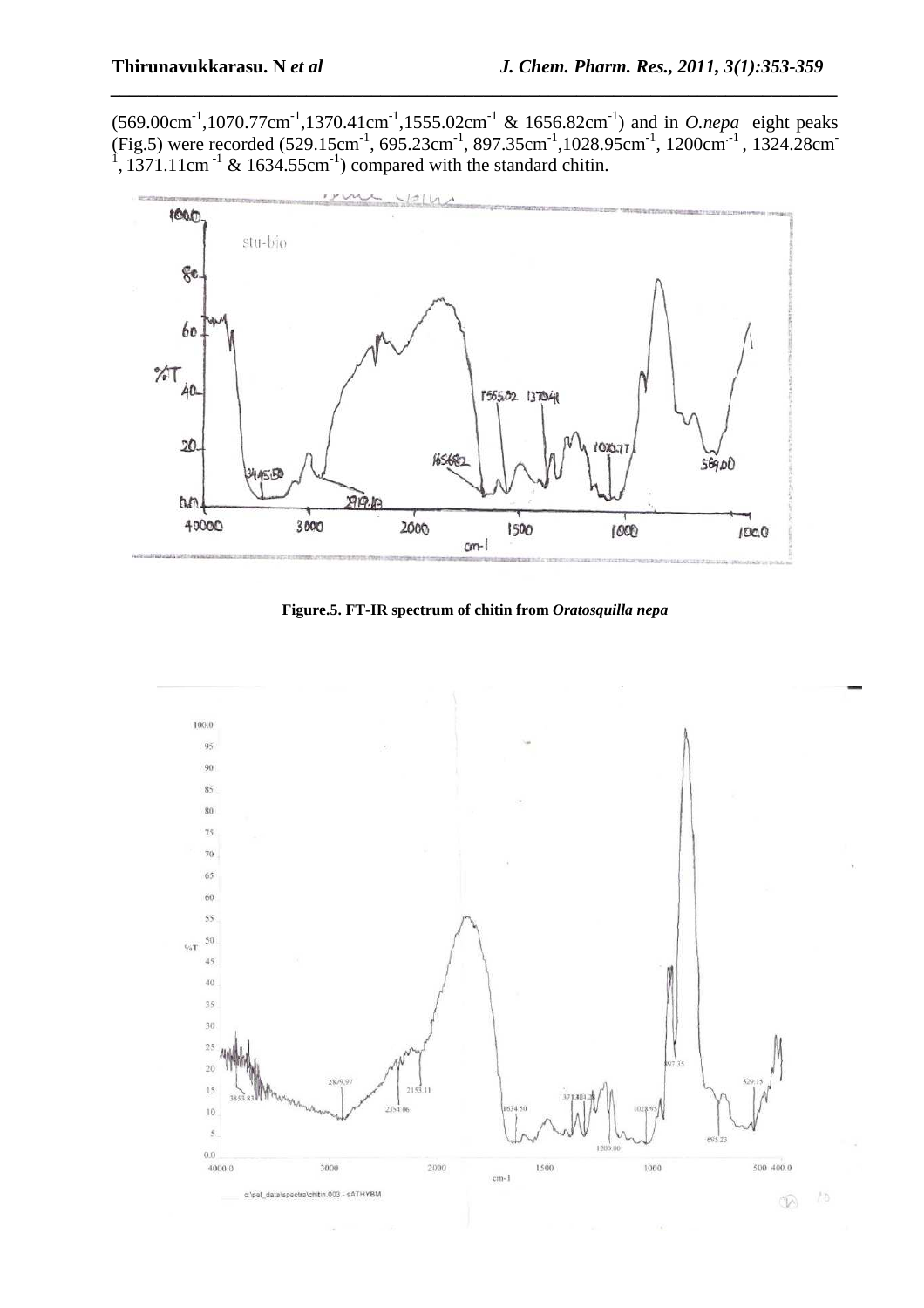Chitin are used in the preparation of the materials like wound dressing, antibacterial, antifungal agents, dialysis membrane, biomedical beads, fabrics and gauzes<sup>1</sup> in the biomedical field. It is a promising product in the R&D field for production of important medical products.

*\_\_\_\_\_\_\_\_\_\_\_\_\_\_\_\_\_\_\_\_\_\_\_\_\_\_\_\_\_\_\_\_\_\_\_\_\_\_\_\_\_\_\_\_\_\_\_\_\_\_\_\_\_\_\_\_\_\_\_\_\_\_\_\_\_\_\_\_\_\_\_\_\_\_\_\_\_\_*

In the present study, the yield of chitin was more in *Oratosquilla nepa*. 20g of the shell yielded 2.145g (10.725%) in *Oratosquilla quinquedentata*, the chitin yield was 2.125g representing 10.625%. In the past investigation chitin isolated from the carapace and the shell of the claw and legs of *Scylla tranquebarica* was found to be 10.74%, 7.91% and 14.62% respectively. The content of chitin in crab shell varies depending on species as well as the body part within the same species<sup>7</sup>. In supporting this Nair and Madhavan reported 20.5%, 10.0% and 14.0% chitin in body shell, claw shell and legs shell of *Scylla serrata* in which the chitin content of the leg shell<sup>8</sup>. Subasinghe also noticed more chitin yield in snow crab legs  $(32%)$  than claws  $(24%)$ <sup>1</sup>. Further Das *et al*. also reported the same trend in the other portunids such as in *S. serrata* and *Portunus*  pelagicus<sup>9</sup>. They reported that the yield of chitin was more in the shell of legs (16.07% and 20.19%) than in body (11.67% and 13.51%) and claw (10.42% and 11.66%) representing in *S.*  serrata and *P. pelagicus.* Cuttle bone of *Salvia officinalis* was found to contain  $24\%$  of chitin<sup>10</sup>, whereas in general the squid/octopus reported  $3-20\%$  of chitin<sup>4</sup>.

The content of chitin in stomatopod shell (mantis shrimp) varies depending on species within the same species. The FT-IR peaks at 569.00cm<sup>-1</sup>, 1070.77cm<sup>-1</sup>, 1370.41cm<sup>-1</sup>, 1555.02cm<sup>-1</sup>, and 1656.82cm-1 in chitin from the shell of *O.quinquedentata*, which resembling the peaks of standard chitin values, Whereas in the chitin sample of the  $O.nepa$  peaks at  $529.15 \text{cm}^{-1}$ , 695.23cm-1, 897.35cm-1, 1028.95cm-1, 1200.00cm-1, 1324.28cm-1 and 1371.11cm-1,1634.55cm-1 also coincide with the standard value.

Saraswathy *et al.*, has observed the major absorption band between  $1220 \text{ cm}^{-1}$  and  $1020 \text{ cm}^{-1}$ represents the free primary amino group  $(-NH_2)$  at  $C_2$  position of glucosamine, a major group present in chitin $11$ . Further the sample showed the absorption based for the free amino group in,  $1028.95$  cm<sup>-1</sup> and 1200.00cm<sup>-1</sup> from *O.nepa* and 1070.77 cm<sup>-1</sup> from *O.quinquidentata* which are very closely similar to the standard. When the peak is at  $1384 \text{cm}^{-1}$ , it represents the -C-O stretching of primary alcoholic group (- $CH_2$ -OH). The primary alcoholic group is represented by a band in 1370.41 cm-*<sup>1</sup>O.quinqudentata*, 1371.11cm-1, 1324.28 cm-1 respectively from *O.nepa.* The values obtained through FT-IR spectrum co-related with the values obtained by Saraswathy *et al* (2001) and hence it can be confirmed that the compound passed through FT-IR spectrum is indeed chitin $11$ .

From *O. quinquedentata* and *O.nepa* we can infer the presence of free amino group and an alcoholic group. The presence of these functional groups has been confirmed after comparison with the standard FT-IR analysis. Parasakthi  $(2004)$  observed the FT-IR peaks at 534.61cm<sup>-1</sup>, 1024.16cm-1, 1321.88cm-1, 1380.81cm-1, and 1640.40cm-1 in chitin from the shell of *Sepia*  aculeata. Whereas in the chitin sample of *Loligo duvauceli* the peaks at 533.44cm<sup>-1</sup>, 896.73cm<sup>-1</sup>, 1032.11cm<sup>-1</sup>, 1315.60cm<sup>-1</sup>, 1377.88cm<sup>-1</sup>, 1561.36cm<sup>-1</sup> and 1657.29cm<sup>-1</sup> were also coincide with the same stomatopod shell samples<sup>12</sup>. Cuttle bone of *Salvia officinalis* was found to contain 24% of chitin<sup>10</sup>, whereas in general the squid/octopus reported 3-20% of chitin<sup>4</sup>.

Chitin is a wound-healing accelerator and its effectiveness in protecting wound from bacterial invasion by suppressing bacterial proliferation and it may act effectively against typhoid producing micro organisms<sup>13</sup>. It is interesting to note that inspite of the considerable progress in chitin research and the large number of potential application of chitin and its derivatives, their commercial applications are somewhat limited. Hence, it could be safely assumed that at the